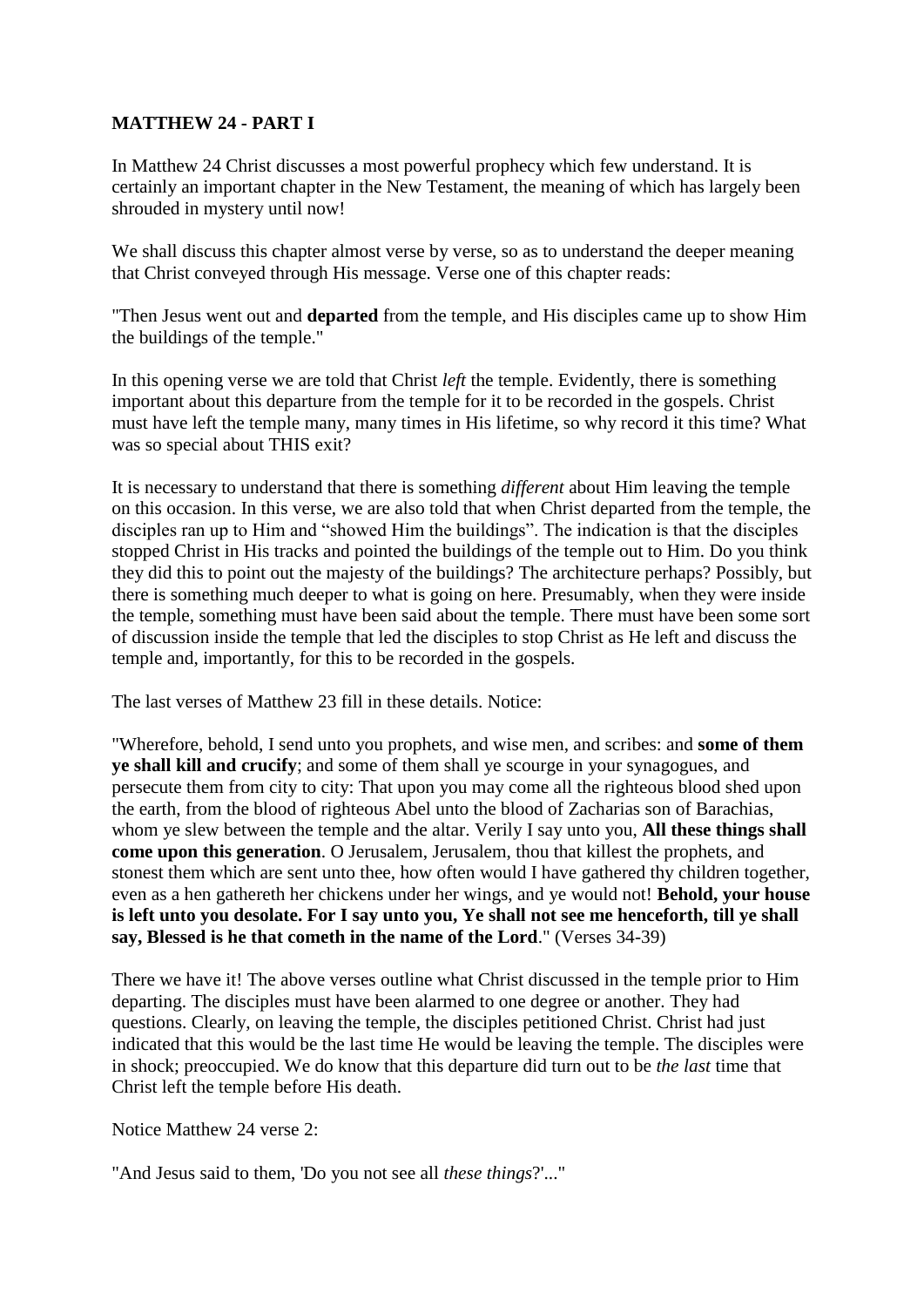Christ was effectively telling them, 'Do you not see what is going on? Do you not understand the prophecies that I am discussing and what will happen? Is it possible that you don't understand?' Importantly, Christ referred to 'the temple' as 'these things'. He didn't seem to put much importance on the physical structure. He referred to the building as 'these things'.

Verse 2 again:

"And Jesus said to them, "Do you not see all these things? Assuredly, I say to you, **not** *one* **stone shall be left here upon another,** *that shall not be thrown down*."

Christ wanted to get their focus off the physical. He couldn't care less about the physical temple; the physical means nothing. The phraseology in verse 2 indicates that Christ was *righteously* angry. The language used tells us this. Christ wasn't saying that this temple was going to fall apart because it got old. He wasn't saying that it was going to fall apart because it needed maintenance. Christ said that the stones will be THROWN DOWN! This is *violent* language. In other words, the stones will be OVERTHROWN! Force was to be used.

**What** does all this mean? **Why** would God do this? Why would He allow it? **Why** is Christ saying that the stones of the temple will be THROWN DOWN? **How** will they be thrown down? **When** will they be thrown down? **What,** exactly, is going on?

We'll answer these questions as we go along. And as we do this, we will see that Christ is using duality to convey an important message. Duality is often used in scripture. It is especially helpful to understand prophecy; there is physical and spiritual, former and latter and so on....

As a side note, many believe that a physical temple is yet to be built in Jerusalem in this end time. They believe that these words in Matthew 24 are a prophecy to this same temple being overthrown in the end time. It is clear that this reason, or anything remotely similar to it, is *human* reason and far from the Truth. Readers will be very surprised to know the exact meaning of this verse. Deeper study will reveal precisely what Christ was referring to.

Matthew 24 verse 3 continues:

"Now as He sat on the Mount of Olives, the disciples came to Him privately, saying, 'Tell us, **when** will these things be? And **what** will be the sign of Your coming, and of the end of the age?'"

This verse exposes the disciples's concern. By this point they started to comprehend that something monumental was about to take place. One could certainly hear and feel the urgency in their voice, through the questions that they asked:

WHEN will these things be? (i.e. When are they going to happen?) and WHAT will be the sign of your return (as it should more clearly be translated in scripture)?

and WHAT will be the sign of the end of the age?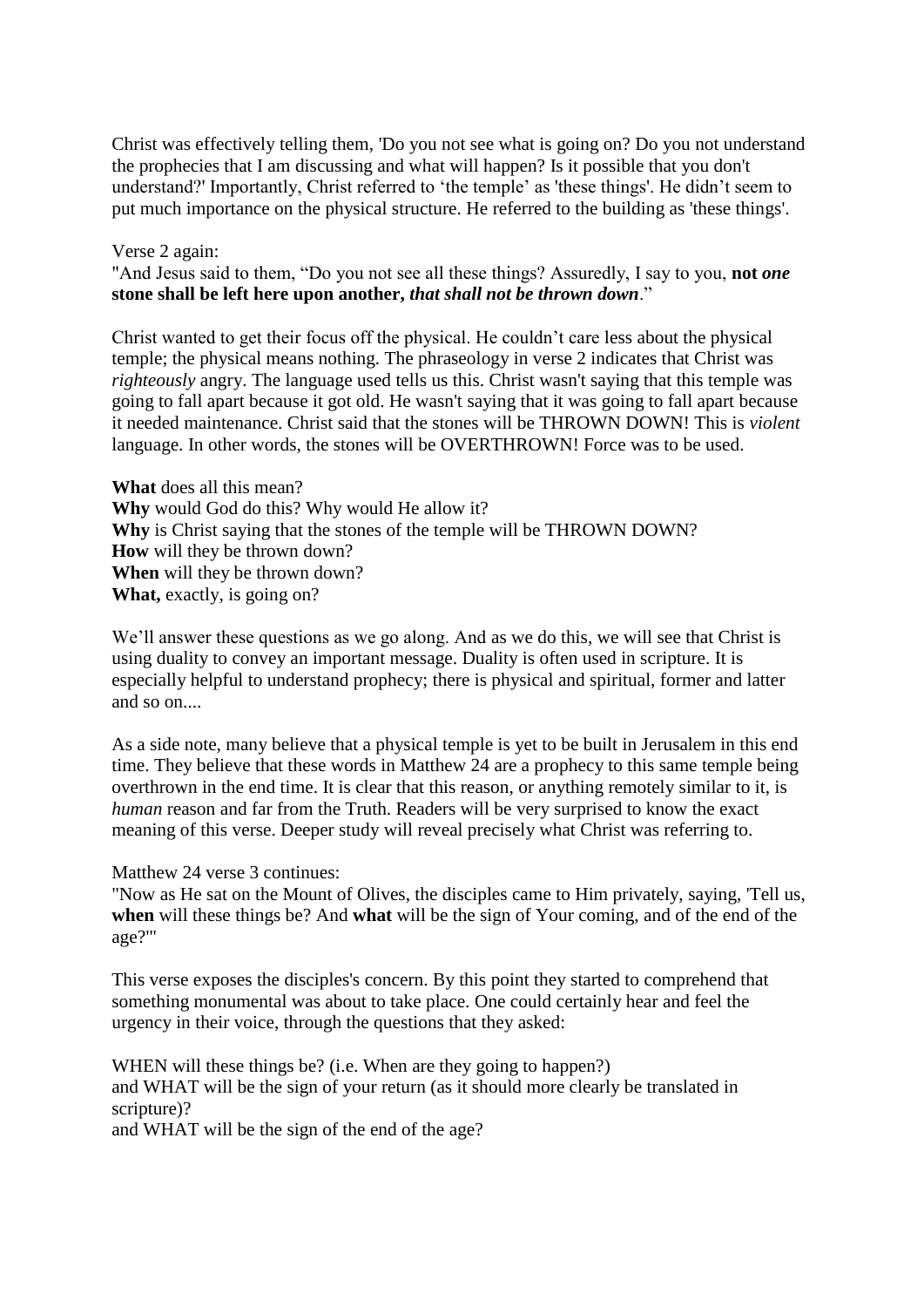Firstly, what "things" were they referring to? Were they referring to the stones of the temple being thrown down? Yes! But did they understand what 'these things' were? Importantly, do *we* understand what 'these things' are? It is important that we understand what Christ meant by the 'throwing down' of the stones of the temple! What are 'these things' that Christ referred to? Why was this such an important prophecy?

Of course, scripture must be our Guide. We must allow scripture to interpret, clarify and explain itself. Mark 8: 31 helps us to understand what 'these things' are. Notice:

"And He began to teach them that the Son of Man must suffer **MANY THINGS**, and be rejected by the elders and chief priests and scribes, and be killed, and after three days rise again. He spoke this word openly."

There is no doubt, that when the disciples asked and wanted to know "when will these things be?", they were referring to THESE THINGS that are discussed in verse 31 (above). 'These things' refers to the betrayal, rejection, the crucifixion and the resurrection! In the first questions that the disciples asked, they wanted to know when 'these things' would take place. Was it imminent?

Let us look at another few verses to confirm beyond a shadow of a doubt that 'these things' that Christ spoke of in the prophesy outlined in Matthew 24 referred the events leading up to Christ's death, His crucifixion and resurrection.

"Now behold, two of them were traveling that same day to a village called Emmaus, which was seven miles from Jerusalem. And they talked together of all **these things** which had happened. So it was, while they conversed and reasoned, that Jesus Himself drew near and went with them. But their eyes were restrained, so that they did not know Him. And He said to them, "What kind of conversation this that you have with one another as you walk and are sad?" Then the one whose name was Cleopas answered and said to Him, "Are You the only stranger in Jerusalem, and have You not known **the/these things** which happened there in these days?" And He said to them, "**What things**?" So they said to Him, "**The things** concerning Jesus of Nazareth, who was a Prophet mighty in deed and word before God and all the people, and how the chief priests and our rulers delivered Him to be condemned to death, and crucified Him. *[Editor's note: 'these things'].* But we were hoping that it was He who was going to redeem Israel. Indeed, besides all this, today is the third day since **these things** happened." (Luke 24:13-21).

Don't these verses in Luke 24 continue to give the clarity needed to understand, without a shadow of a doubt, what 'these things' referred to? Back to Matt 24:3:

"...as He sat on the Mount of Olives, the disciples came to Him privately, saying, "Tell us, when will **these things** be?

Wouldn't you agree that the disciples were clearly referring to Christ's death, the events running up to His death and His resurrection? Of course they were. They wanted to know when 'these things' would take place. The disciples knew that these events were close to be being fulfilled. Very close. This is what Christ was speaking about in the temple, before He departed and the disciples came up to Him to ask more detailed questions. The first few verses in Matthew 24 clearly had to do with events that would take place in their lifetime; Imminently! There is duality, which we will discuss later, but the disciples knew and began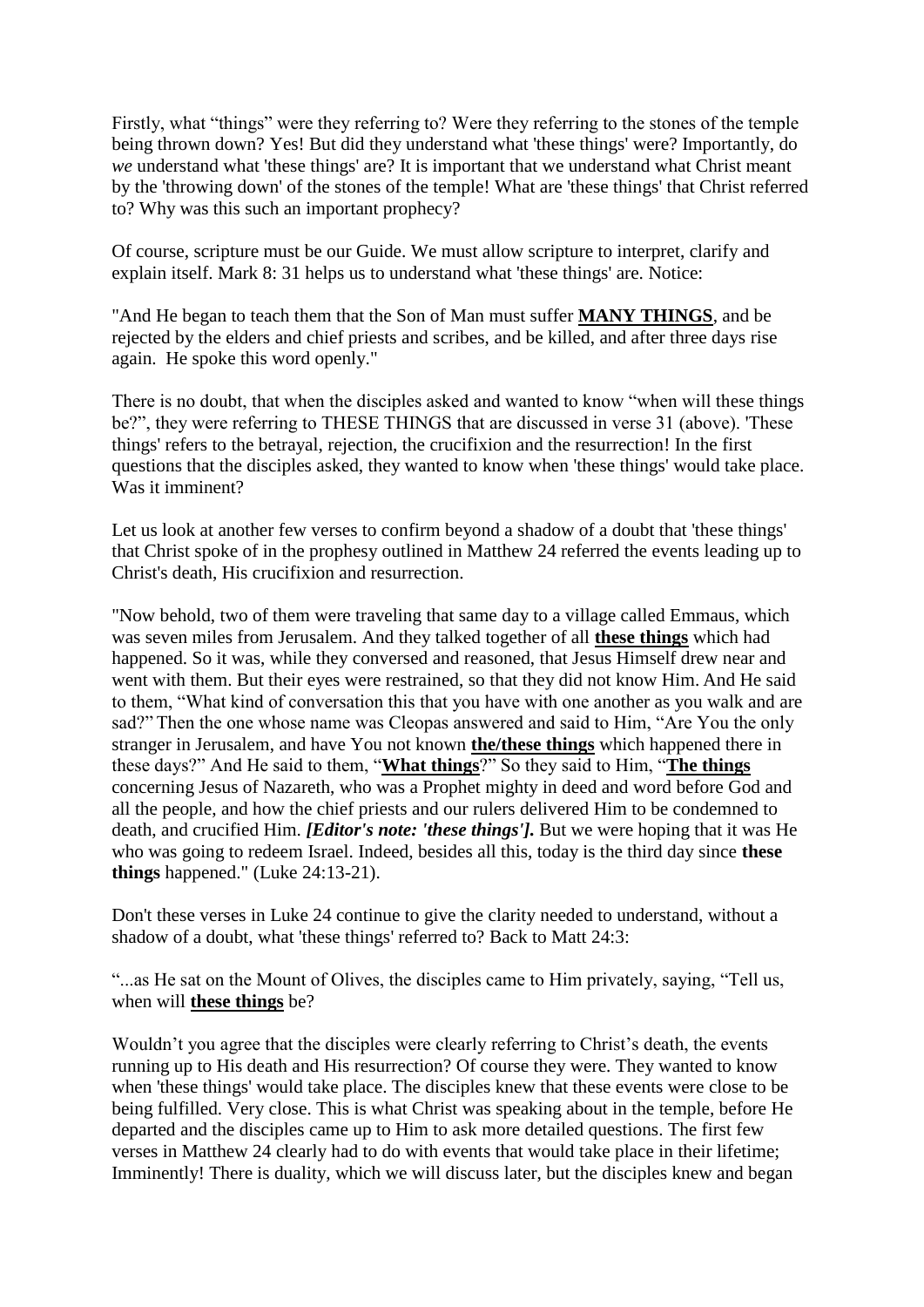to understand that the 'destruction of the temple' had to do with events that would take place in *their* lifetime - just as He said! All we have to do is believe the Word of God. Christ had spoken this prophecy to them, for them *in their generation*! Let us go back to Matthew 24 and begin in verse 1 again:

"Then Jesus went out and departed from the temple, and His disciples came up to show Him the buildings of the temple. And Jesus said to them, "Do you not see all these things? Assuredly, I say to you, not *one* stone shall be left here upon another, that shall not be thrown down."

That's what Christ said, and they correctly connected what He said in this verse to the events that surrounded Christ's death and resurrection. Why is this deeper understanding? Because most believe that these verses only pertain to the end time! They do not only pertain to the end time. There is duality, yes! But these verses were a prophecy that very much pertained to the events that were to take place in the disciples's generation. When Christ spoke of the stones of the temple being **thrown down,** when He spoke about THESE THINGS being THROWN DOWN He was referring to the prophesies surrounding *and* leading up to *and*  including His death and resurrection. These are 'these things' that Christ was referring to, and the disciples eventually understood Him, and they realised the urgency of things!

At this juncture it is important to emphasize that scripture reveals that Christ's Body was a 'temple'. His was the temple that would be 'thrown down'. Notice, Hebrews 9:11 states:

"But Christ came as High Priest of the good things to come, with the greater and *more perfect tabernacle not made with hands*, that is, not of this creation."

The Amplified Version renders this scripture as:

"But when Christ appeared as a High Priest of the good things to come [that is, true spiritual worship], He entered through the greater and more perfect tabernacle, not made with hands, that is to say, not a part of this [material] creation.

This verse, and others, tell us that Christ's human body was a tabernacle. It was the temple Notice John Gill's Commentary on this verse and subject:

"...meaning the human body of Christ, which was greater than tabernacle of Moses; not in bulk and quantity, but in value, worth, and dignity; and was more perfect than that, that being only an example, figure, shadow, and type, this being the antitype, the sum and substance of that; and by it things and persons are brought to perfection, which could not be, in and by that; and this is a tabernacle which God pitched, and not man; which was reared up without the help, of man: Christ was not begotten by man, but was conceived in the womb of a virgin, under the power of the Holy Ghost; he came not into the world in the way of ordinary generation, but in a supernatural manner; and so **his human body is a tabernacle**, not of the common building, or creation, as the word may be rendered, as other human bodies are."

Jesus Christ's Body was a temple (or tabernacle); the temple that would be 'thrown down'.

We must understand further what Christ was referring to when He said that 'these things' will be 'thrown down', besides the events that surrounded His death and resurrection. Something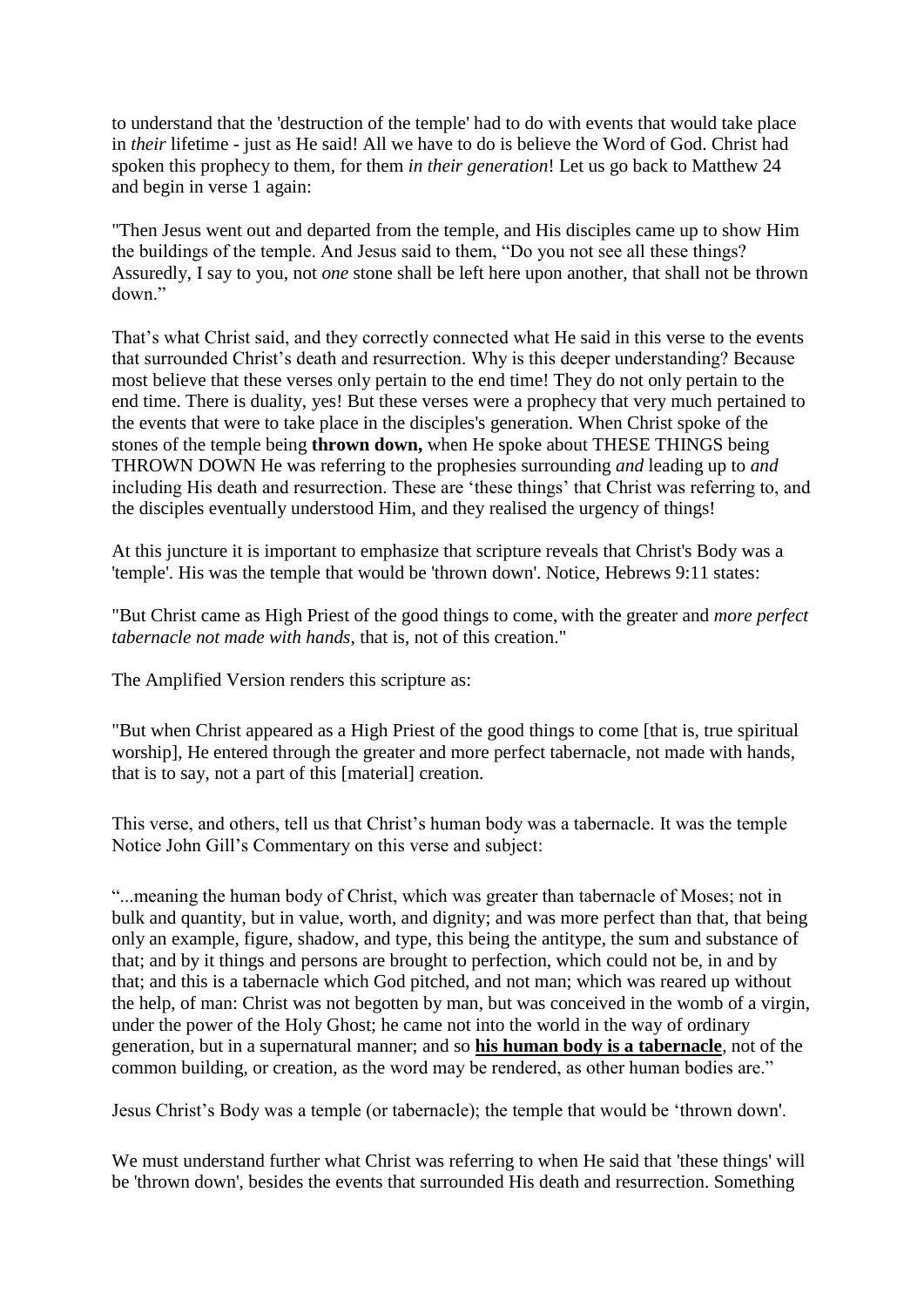deep was about to take place. Between the Old and the New, the physical was to be done away with and replaced by the spiritual. That is also what Matthew 24 verses 1-3 are about. In Matthew 24:1-3, Christ is recorded as saying that the OLD, or the PHYSICAL, was going to be "thrown down". Not one stone will be left upon each other of the physical 'ordinances' depicted by the 'temple'. The physical sacrifices, ordinances etc., were not going to matter anymore; the *spiritual* would! The old would be abolished the moment the death (or the 'throwing down' of 'these things') took place! In Matthew 24 Christ was saying that the stones will start to be thrown down the moment the condemning begins. The moment Christ received 'the kiss' of betrayal from Judas Iscariot, symbolically speaking, is the time when the stones of the temple would start to be 'thrown down', and the last stone would be thrown down the moment the veil of the temple was torn in two! That's what Matthew 24:1-3 is all about.

Let's continue in Colossians 2, focusing on verses 8 to 15:

"Beware lest anyone cheat you through philosophy and empty deceit, according to the tradition of men, according to the basic principles of the world, and not according to Christ. For in Him dwells all the fullness of the Godhead bodily; and you are complete in Him, who is the head of all principality and power. In Him you were also circumcised with the circumcision made without hands, by putting off the body of the sins of the flesh, by the circumcision of Christ, buried with Him in baptism, in which you also were raised with Him through faith in the working of God, who raised Him from the dead. And you, being dead in your trespasses and the uncircumcision of your flesh, He has made alive together with Him, having forgiven you all trespasses, **having wiped out the handwriting of ordinances/requirements that was against us**, which was contrary to us. **And He has taken it out of the way, having nailed it to the cross.** Having disarmed principalities and powers, He made a public spectacle of them, triumphing over them in it."

Clearly, the above verses from the book of Colossians clarifies what Matthew 24:1-3 is referring to! Christ was referring to the *throwing down*, the *breaking down* and the *wiping away* of the physical, which would not allow the focus to be on the (more important) spiritual. The physical was to be nailed to the cross! And in verse 3 of Matthew 24, when the disciples began to realise that Christ was metaphorically talking about His death, they wanted to know WHEN WILL 'THESE THINGS' BE?! Christ used this opportunity to get them to start to focus on the spiritual.

This is all tremendous understanding: "For I want you to know what a great conflict I have for you and those in Laodicea, and for as many as have not seen my face in the flesh, that their hearts may be encouraged, being knit together in love, and attaining to all riches of the full assurance of understanding, to the knowledge of the mystery of God, both of the Father and of Christ, in whom are hidden all the treasures of wisdom and knowledge." (Col. 2:1-3).

God, through Christ, opens up and gives the treasures of wisdom and knowledge. Unless God *gives* understanding, unless *He* gives of the hidden treasures, man won't be able to find or understand them. Understanding is hidden until God opens our minds to it. But we have to be receptive, humble, obedient...

"Now this I say lest anyone should deceive you with persuasive words. For though I am absent in the flesh, yet I am with you in spirit, rejoicing to see your good order and the steadfastness of your faith in Christ. As you therefore have received Christ Jesus the Lord, so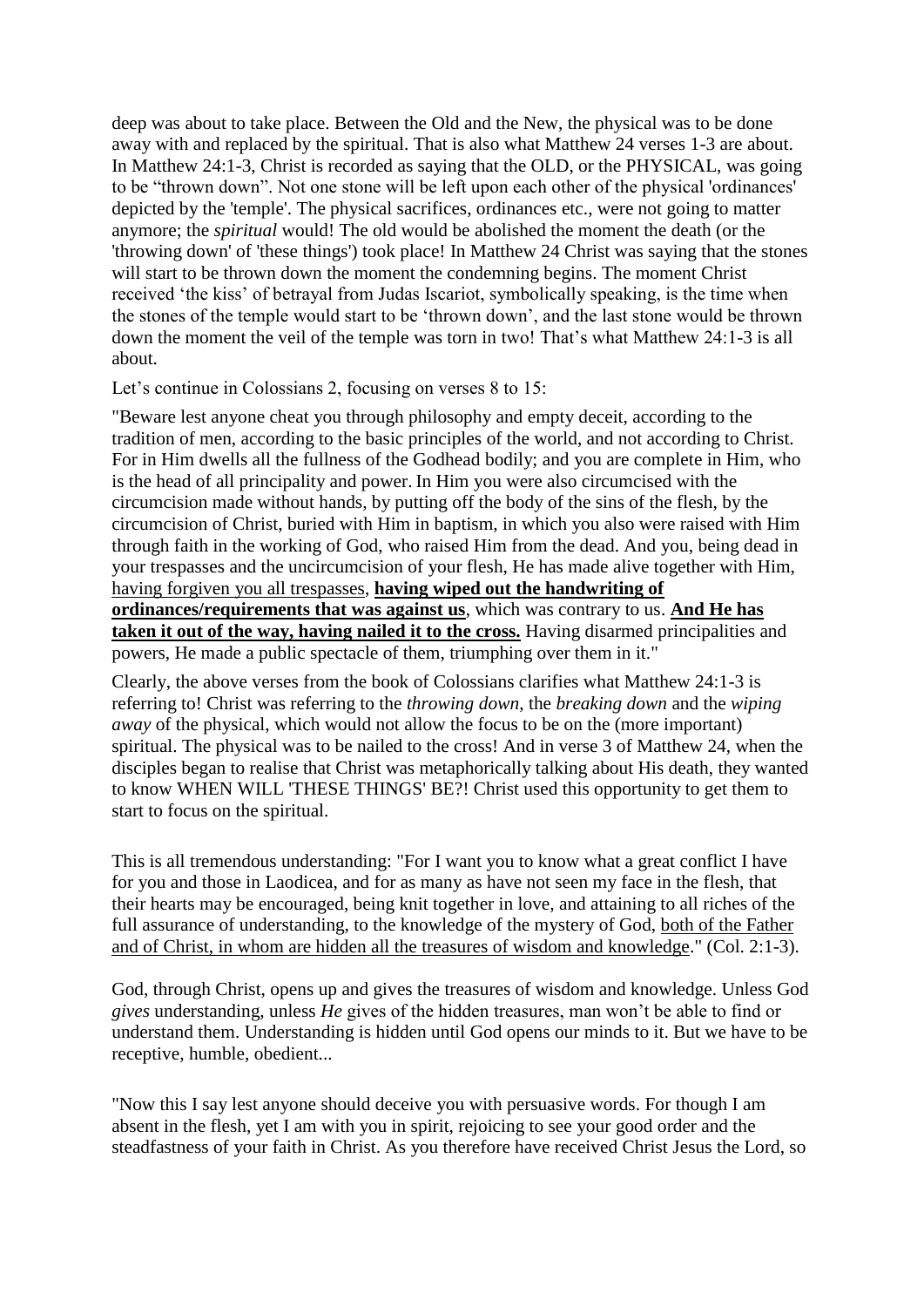walk in Him, rooted and built up in Him and established in the faith, as you have been taught, abounding in it with thanksgiving." (Col. 2:4-7)

Back to the main passage that this study focuses on: Matthew 24. Within this text, Christ answered the disciples's question on 'when' would 'these things' happen. Notice:

"Now learn this parable from the fig tree: When its branch has already become tender and puts forth leaves, you know that summer is near. So YOU also, when YOU see all these things, know that it is near—at the doors! (Verse 32-33).

Christ is telling His disciples not to be naive; not to fall asleep. He's telling His disciples to 'read the sign of the times'. Christ gave them enough hints to indicate that His death was imminent! Verse 34 continues:

"Assuredly, I say to you, **this generation will by no means pass away till all THESE THINGS take place**. Heaven and earth will pass away, but My words will by no means pass away."

Isn't this all beginning to make so much sense? Isn't it all so clear? Christ told them that THESE THINGS -- the betrayal, crucifixion, death etc., -- would take place in *that* generation that *they* were living in. this is why Christ stated 'this generation will by no means pass away till all these things take place'. Christ meant what He said. His Words become so easy to understand if we simply believe what the Word of God states!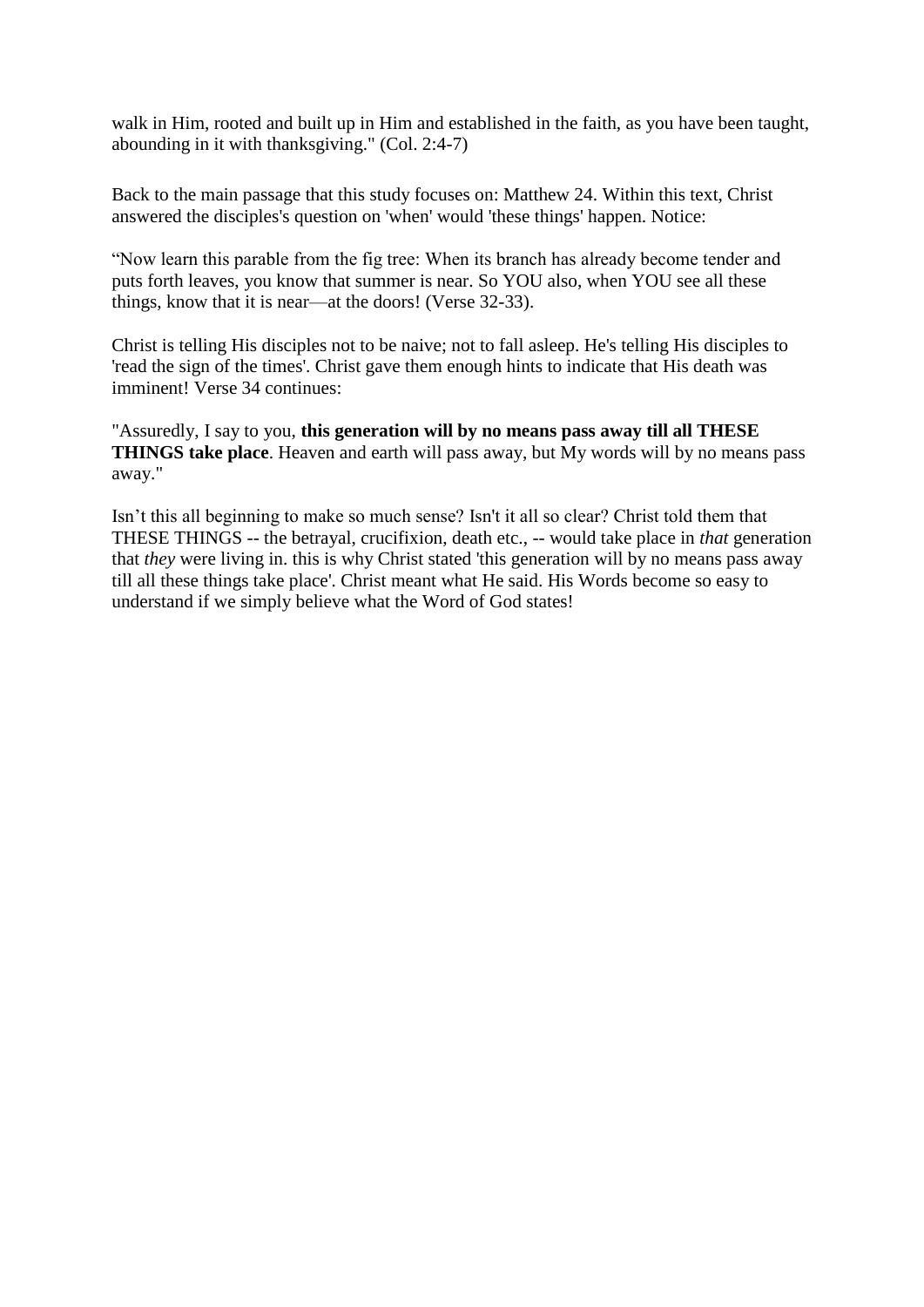## **MESSAGE 2**

Let's go back to Matthew 24 today.

We'll read from verse 1 just to recap:

24 Then Jesus went out and departed from the temple, and His disciples came up to show Him the buildings of the temple. <sup>2</sup> And Jesus said to them, "Do you not see all these things? *[I've been with you for so long. You should get this. I've told you so many times....]*  Assuredly, I say to you, *[Look... I'm going to tell you again!]* not *one* stone shall be left here upon another, that shall not be thrown down."

<sup>3</sup> Now as He sat on the Mount of Olives, the disciples came to Him privately, saying, "Tell us, when will these things be? And *[...then...]* what *will be* the sign of Your coming, and of the end of the age?"

We discussed these verses already the last time, but there is no doubt that there is a strong element of duality being played out. There is no doubt that there are 'first century and last century' parallels. There is 'former and latter' duality and so on. And we have to understand that if we are going to understand the deeper things being discussed in this Olivet prophecy.

Now -- here in this end time, there is NOT going to be a physical temple that will be built and will then be "thrown down". I don't believe so, anyway. Through these words of His, Christ wants us to understand the SPIRITUAL aspect – there should be no doubt about that. The Church, or the temple, in this New Testament age is *spiritual*!

Let's go to 1 Corinthians 3:16 (familiar scripture)

<sup>16</sup> Do you not know that YOU are the temple of God and *that* the Spirit of God dwells in you?

The spirit of God does not dwell in a physical temple! It dwells in you and me! It dwells in the members of God's Church... those who are baptised and have the Holy Spirit.

Let's go forward a few pages to 2 Cor 6:14:

 $14$  Do not be unequally voked together with unbelievers. For what fellowship has righteousness with lawlessness? And what communion has light with darkness? <sup>15</sup> And what accord has Christ with Belial? Or what part has a believer with an unbeliever? <sup>16</sup> And what agreement has the temple of God with idols? FOR YOU ARE THE TEMPLE OF THE LIVING GOD.

YOU are the temple of the Living God. In the Church age, God and Christ don't care about the physical. They don't care about physical temples built with stone. They care about us – you and I. They care about those that have God's spirit. God's people make up His temple!

Let's see another scripture. Come with me to Ephesians 2.

Ephesians 2:19-22:

 $19$  Now, therefore, you are no longer strangers and foreigners, but fellow citizens with the saints and members of the household of God,  $^{20}$  having been built on the foundation of the apostles and prophets, Jesus Christ Himself being the chief corner*stone,* **<sup>21</sup> in whom the whole building, being fitted together, grows into a holy temple in the Lord, <sup>22</sup> in whom**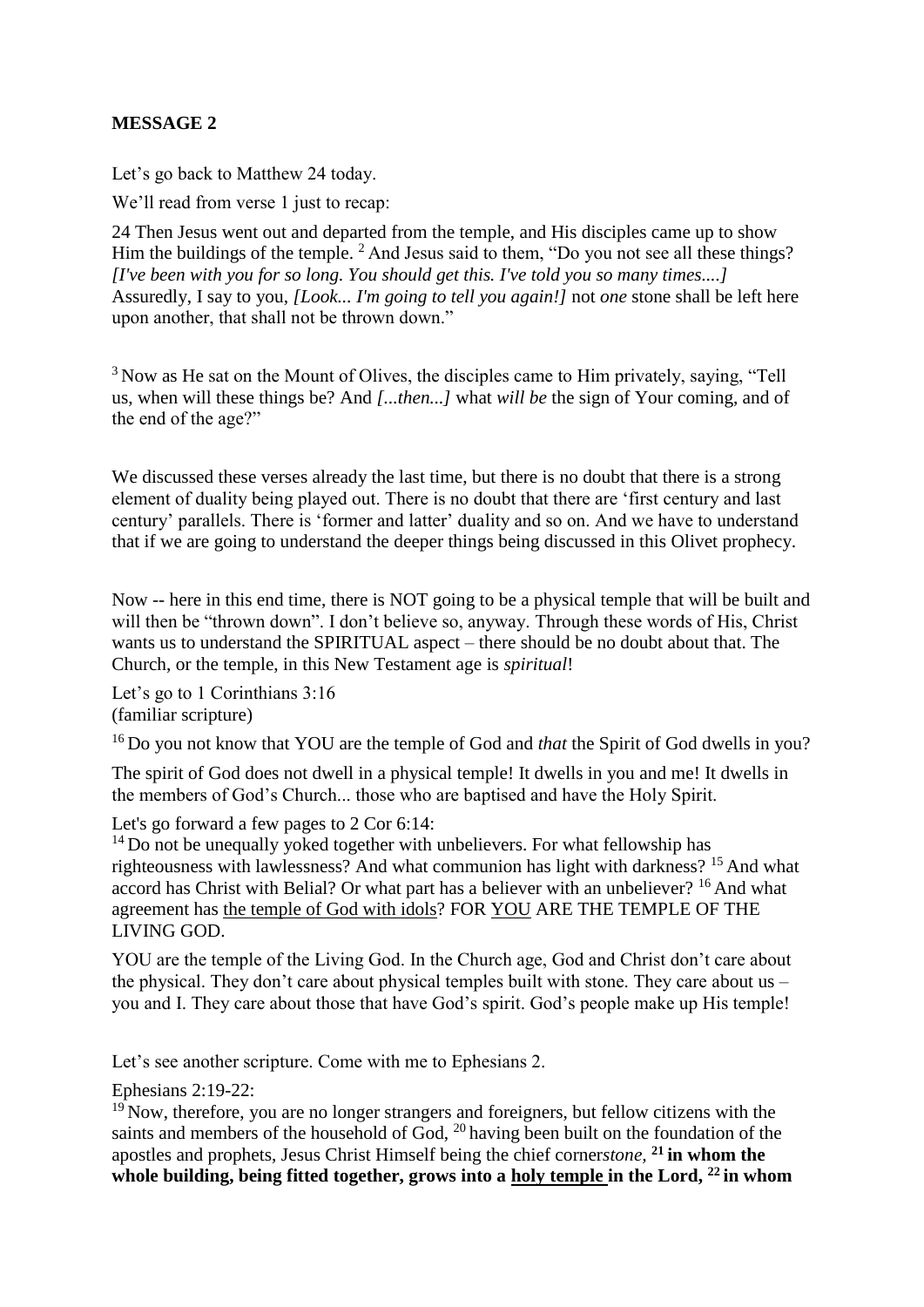## **you also are being built together for a dwelling place of God in the Spirit.**

Christ's Church is the temple. Christ is the Chief Cornerstone we're told, and the apostles and prophets are the foundation of that temple while WE – God's people – those who are baptised -- comprise the rest of the building or 'holy temple' as it states there in verse 21. The Church, made up of those who are baptised, is the dwelling place for the Holy Spirit. The Church is the temple.

So.... clearly.... the temple that Christ is referring to in Matthew 24 ..... is NOT some physical structure!

Let's go to just one more scripture, then I think the point would have been sufficiently made.

1 Peter 2:5:

<sup>5</sup> you also, as *living stones*, are being built up a spiritual house [Strong's = temple], a holy priesthood, to offer up spiritual sacrifices acceptable to God through Jesus Christ.

The Church is made up of LIVING STONES – each stone being a Church member, each stone aspiring to become part of the holy priesthood. So when we see Matthew 24:1-2 in light of its end time parallel, [...we've seen the former, now we're looking at the latter...], Christ is evidently saying that the Church, the baptised and begotten members, are the temple.

Now, verse 2 of Matthew 24 has a serious prophecy for us here in the end time. I'm going to read it. Christ is saying that:

"not *one* stone shall be left here upon another, that shall not be thrown down."

Does this mean that we, the baptised individuals, the living stones of the temple will be 'thrown down'?

Well, this gives the clear indication that the Church is going to be split and splintered. But then, we know this because we're living it. And that demonstrates the times we are living in. It demonstrates the point that we are at in Church history. It should demonstrate the urgency of the times we are living in!

God's people are all over the place. Looking out there, how many "stones" [quote unquote] are there left upon another. Very few! The Church is fragmented! The Church is divided! Brethren are all over the place. And the last part of verse two is what really grabs my attention -- most of all.

Let's read the last part of verse 2 again:

"...Assuredly, I say to you, *[...in other words, I'm going to tell you AGAIN...]* not *one* stone shall be left here upon another, that shall **not be thrown down**."

Again, this is language that indicates that the temple will be violently torn down! Keep in mind what we discussed last time regarding the phraseology being used in this last part of the verse. Again, the clear indication is that the temple does not simply fall apart or disintegrate. Christ is saying that the stones will be THROWN DOWN! Force is going to be used! The intent is that the temple is thrown down.

The question is, 'Why would God, why would Christ, "*throw down"* the temple?' Why would He 'throw down' the spiritual temple?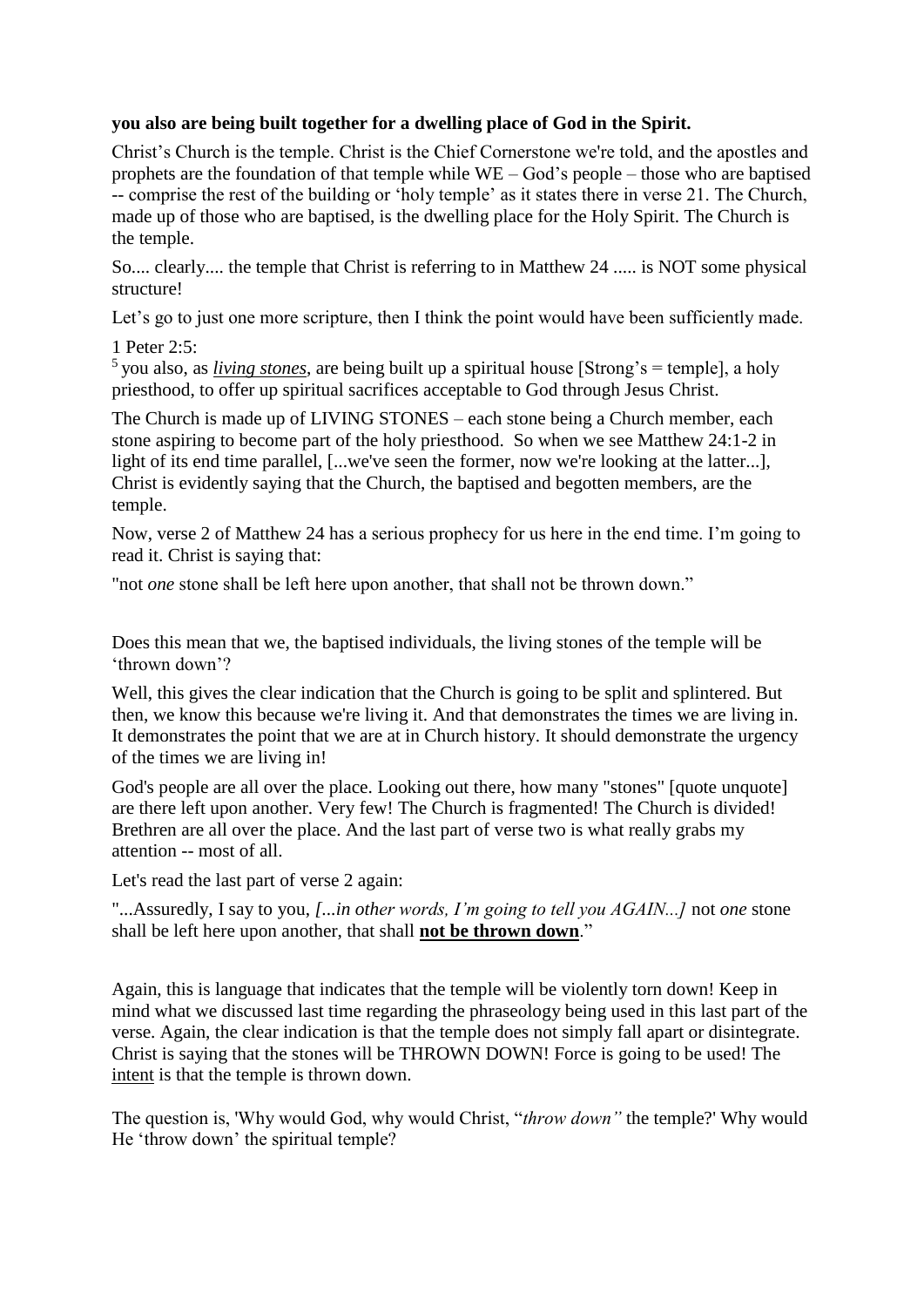Let's see what we can learn from history that will help us to understand what is going on. Let's go to 2 Chronicles 7:

## Verse12:

12 Then the Lord appeared to Solomon by night, and said to him: "I have heard your prayer, and have chosen this place for Myself as a house of sacrifice. 13 **When I shut up heaven and there is no rain,** *[in other words, 'when I shut up heaven and do not hear prayers, when I shut up heaven and give no deeper understanding, or blessings are reduced...]* **or command the locusts to devour the land, or send pestilence among My people,** *[...so God does these things.... He allows them to happen even to His people..... He does send 'pestilence'...He does that...He sends 'destruction' as that word 'pestilence' connotes if you look into the original Hebrew and the meaning that Strong's gives for is. In fact that word 'pestilence' is 1698 in Strong's and it comes from the root word number 1696 which is rendered from the sense of 'destroying'! God allows destruction. He works on a system of blessings and cursings....]*

Verse 13 again:

## 13 **When I shut up heaven and there is no rain, or command the locusts to devour the land, or send pestilence AMONG MY PEOPLE,** ....

# BUT! Verse 14:

14 if My people who are called by My name **will humble themselves, and pray and seek My face, and TURN from their wicked ways**, then [...and only then...] I will hear from heaven, *and will forgive their sin* and heal their land.

So God **does** these things. He allows these things to happen, even to His people. It's one of the ways He can get our attention! Verse 15:

15 Now My eyes will be open and My ears attentive to prayer *made* in this place. 16 For now I have chosen and sanctified this house *[temple],* that My name may be there forever; and My eyes and My heart will be there perpetually. 17 As for you, *if you walk before Me as your father David walked, and do according to all that I have commanded you, and if you keep My statutes and My judgments, 18 then I will establish the throne of your kingdom*, as I covenanted with David your father, saying, 'You shall not fail *to have* a man as ruler in Israel.'

So, if God's people walk before Him, if they keep His commandments, and keep His statutes and judgements then God will forgive and He'll bless! He will bless abundantly. That's what this is saying! Blessings and Cursings. We reap what we sow (Gal. 6:7).

Now listen to this....verse 19:

19 "But if you turn away and forsake *(5800 in Strongs = become loose or lax, fail or forsake)*  My statutes and My commandments which I have set before you, and [as a result] go and serve other gods, and worship them, 20 **then I will uproot** *[...Strongs = 5428 = tear away, destroy. Same sort of language as we read in Matt. 24:2...]* **them from My land which I have given them; and this house which I have sanctified for My name I will cast out**  *[Strong's 7993 = throw down, cast down...]* **of My sight**, and will make it a proverb and a byword among all peoples.

God will 'cast out from His sight', He will 'throw down', He will tear away' and 'destroy' those who become lax, fail or forsake His ways. God is very clear. He's NOT wishy washy. There are no grey areas with God. If we think there are, then we don't know Him. This is serious business and He is building His spiritual Family; a family that will live with Him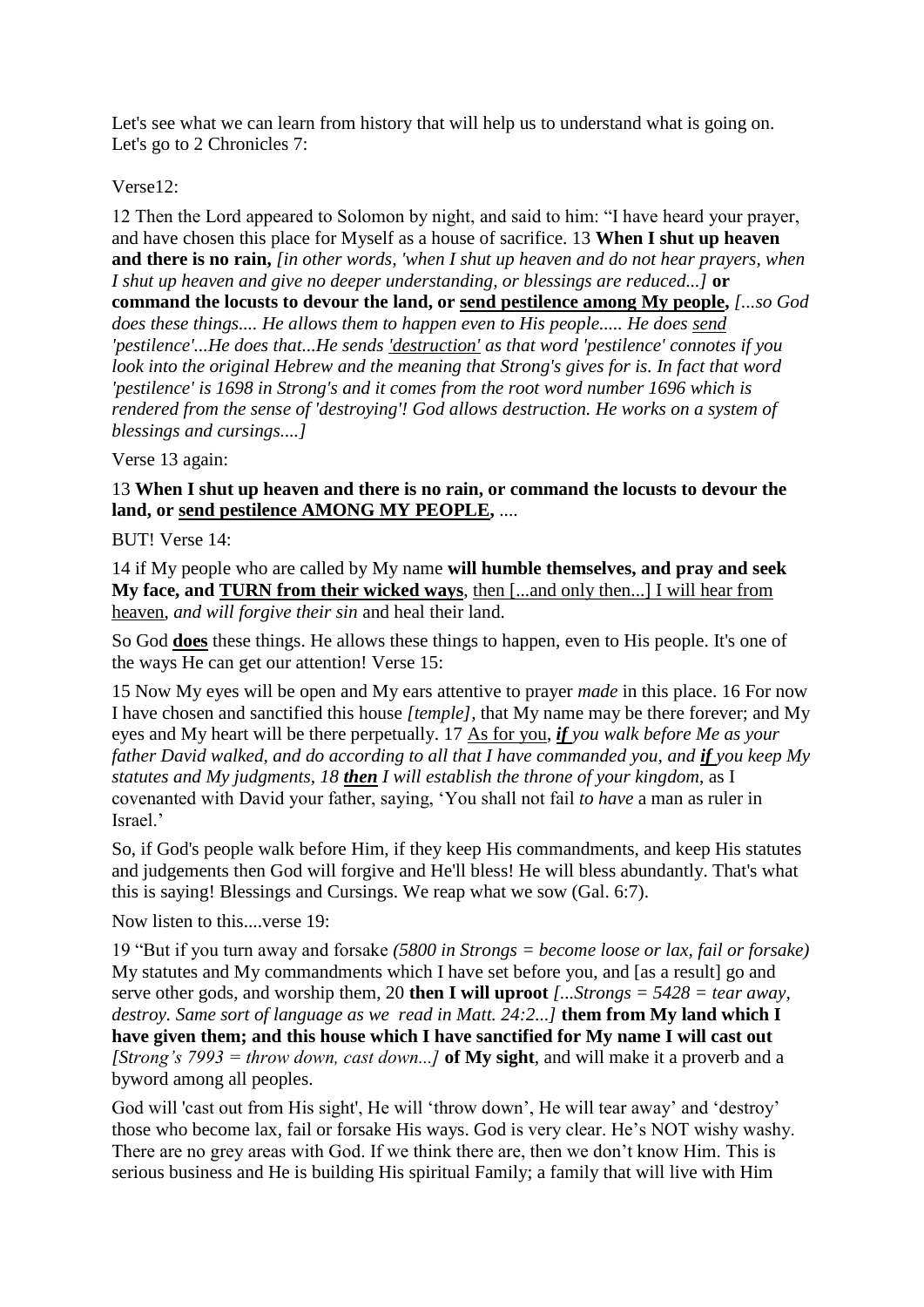forever. He doesn't want another Satan on His hands and He will not have another Satan on His hands. This is why He is so clear.

### Verse 21:

21 "And *as for* this house [temple], which is exalted, everyone who passes by it will be astonished and say, 'Why has the Lord done thus to this land and this house?' 22 Then they will answer, **'Because they forsook the Lord God of their fathers, who brought them out of the land of Egypt, and embraced other gods, and worshiped them and served them; therefore HE has brought all this calamity on them**.'"

Notice the language used! God brought the 'calamity' on His people because they forsook Him.

### That's it in a nutshell!

The language is identical to that used by Christ in Matthew 24:

Yes! God will *absolutely* 'throw down' His temple if and when His people forsake Him. God's people forsake Him through sin. And sin comes in many forms: intended and unintended, premeditated or not, intentional or not and so on. God will see the attitude and so on, He will no doubt look for true repentance and so on, but we must be aware of God's admonition. He does not leave sin unpunished. And if we think otherwise, we do so to our detriment. Sin will result in being 'thrown down', 'cast out' and so on. These are strong words that Christ used and we must be carefully not take them lightly. If we do... the repercussions will *still* be felt.

And sometimes.... we might feel negative repercussions... we might see things not going the way things should be going etc.... and when this happens -- with humility – we should question our ways.... question whether we have neglected or forsook God in any way, shape or form -- at any level. We must be careful not to think that we are untouchable. (Pride comes before a fall). We must be careful, because God WILL correct wrongs. He will certainly get our attention to right any wrong doings, and we must be careful to take heed of the warning signs that He might send to us.

But let's continue with what Christ told His disciples, the words which were good for both them in the first century Church and for us today.

Back to Matthew 24.

Verse 4:

 $<sup>4</sup>$  And Jesus answered and said to them: "Take heed that no one deceives you.  $<sup>5</sup>$  For many will</sup></sup> come in My name, saying, 'I am the Christ,' and will deceive many.

This is a warning that is repeated again and again and again throughout the pages of the Bible. (Rom. 16:18; Heb 13:9; Eph 5:6; 2 Thess. 2:3; Col. 2:8; 2 tim. 3:13-14; Luke 21:8; 1 Cor. 15:33; Deut. 11:16; Matt. 13:22; etc). God wants us to be very sensitive and aware of the fact that deceit is very prevalent in the world around us, and it comes in many forms and from many different corners. We can even deceive ourselves... that's how easy it is. This is why God keeps harping on about this. Humility is key! He wants us to be alert and sharp because a lot is at stake.

Let's take a look at verse 11 where Christ gives another warning on this same subject about being deceieved. Another warning in this Olivet Prophecy: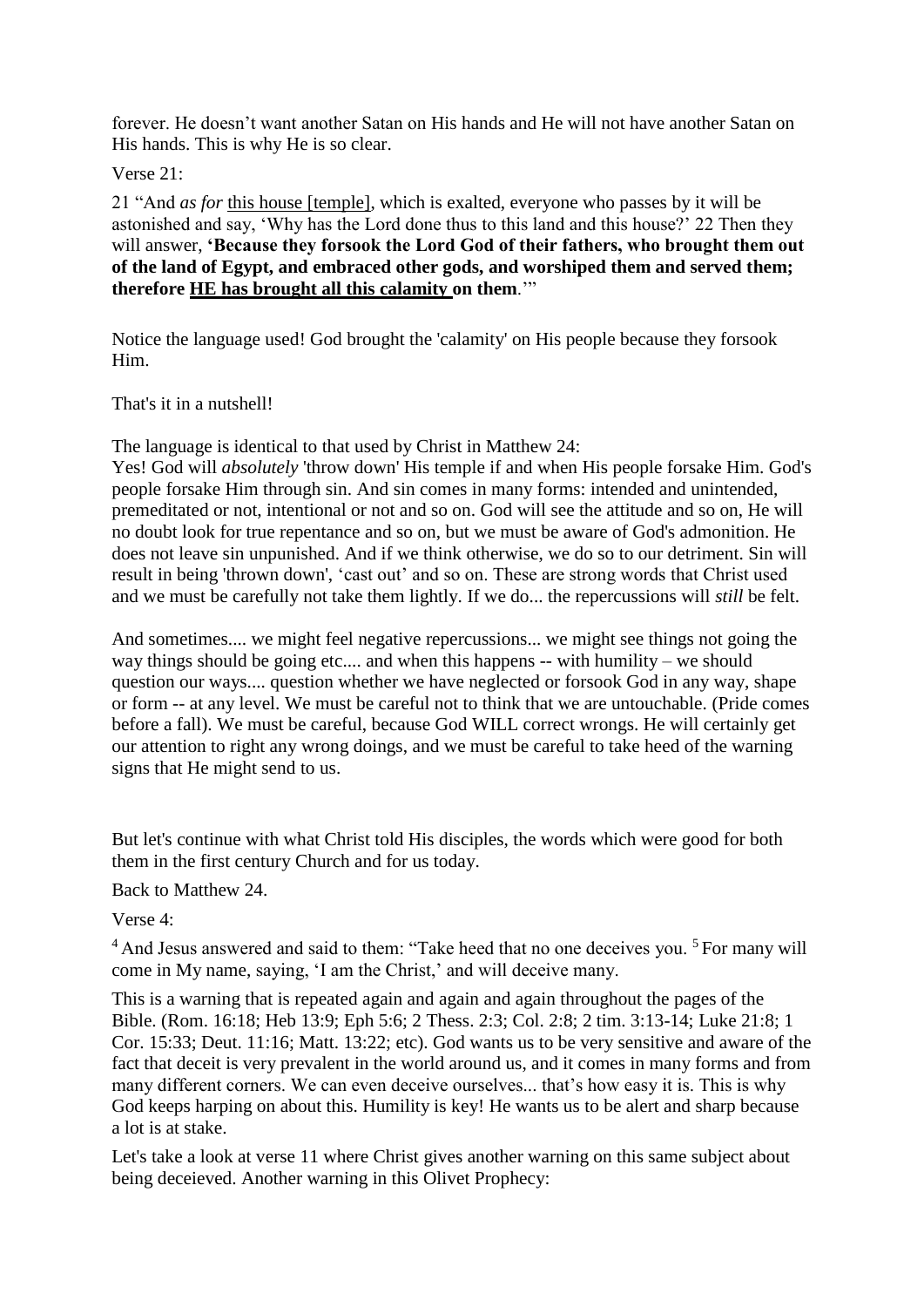11 Then many false prophets will rise up and deceive many.

He repeats a THIRD TIME in this Olivet prophecy in verses 23 to 26. Let's read it:

23 "Then if anyone says to you, 'Look, here *is* the Christ!' or 'There!' do not believe *it.* 24 For false christs and false prophets will rise and show great signs and wonders to deceive, *if possible*, even the elect. 25 See, I have told you beforehand.

26 "Therefore if they say to you, 'Look, He is in the desert!' do not go out; *or* 'Look, *He is* in the inner rooms!' do not believe *it.*

Christ speaks about deception three times here in this prophecy, and in verse 24 He emphasizes the fact that only the very elect cannot be deceived.

Let see that:

24 For false christs and false prophets will rise and show great signs and wonders to deceive, *if possible,* even the elect.

'If possible' it states.... meaning its NOT possible to deceive the very elect....or very unlikely. So.. what Christ is saying here is that we'd better be a part of the very elect?

How do we do that?

How do we form part of the very elect?

Let's read verse 11 again...

11 Then many false prophets will rise up and deceive many. 12 **And because lawlessness will abound, the love of many will grow cold.** 

We read also in verses 2 and so on. Being lukewarm. Beoming lax. Lawlessness. These are the things that we need to be careful of.

Lawlessness, Brethren, results in a decrease of love for the Truth, for God, and for doing the right. And at this decreased level of intimacy, it is easy to be fall into the trap of deception. EASY!

So Christ is making an appeal for us to ensure that we are spiritually sharp! And that we stay that way. He wants us to be spiritually awake! And THAT is what makes us a part of the very elect. They're spiritually awake and sharp and they can only be that way if they keep the law through faith.

The 'elect' are the 'selected', 'chosen', favorite', as Strong's tells us. And of course, to be a part of the selected few, to be a part of the favorite, we would need to run as far away as possible from infringing on the law....even in the smallest of ways.... because the moment we give in even to the *tiniest* of sins we are demonstrating that our love has began to wax cold. The deeper our sins, the more elaborate our sins and so on, the colder we are waxing towards God and His laws... and many times we can wax cold without even realising it. Let's keep in mind that the stones of the temple are "thrown down" with all the repercussions that that brings about, so we need to be careful that we don't remotely allow ourselves to even be candidates for that!

Let's go back to verse 4, as we piece all this together: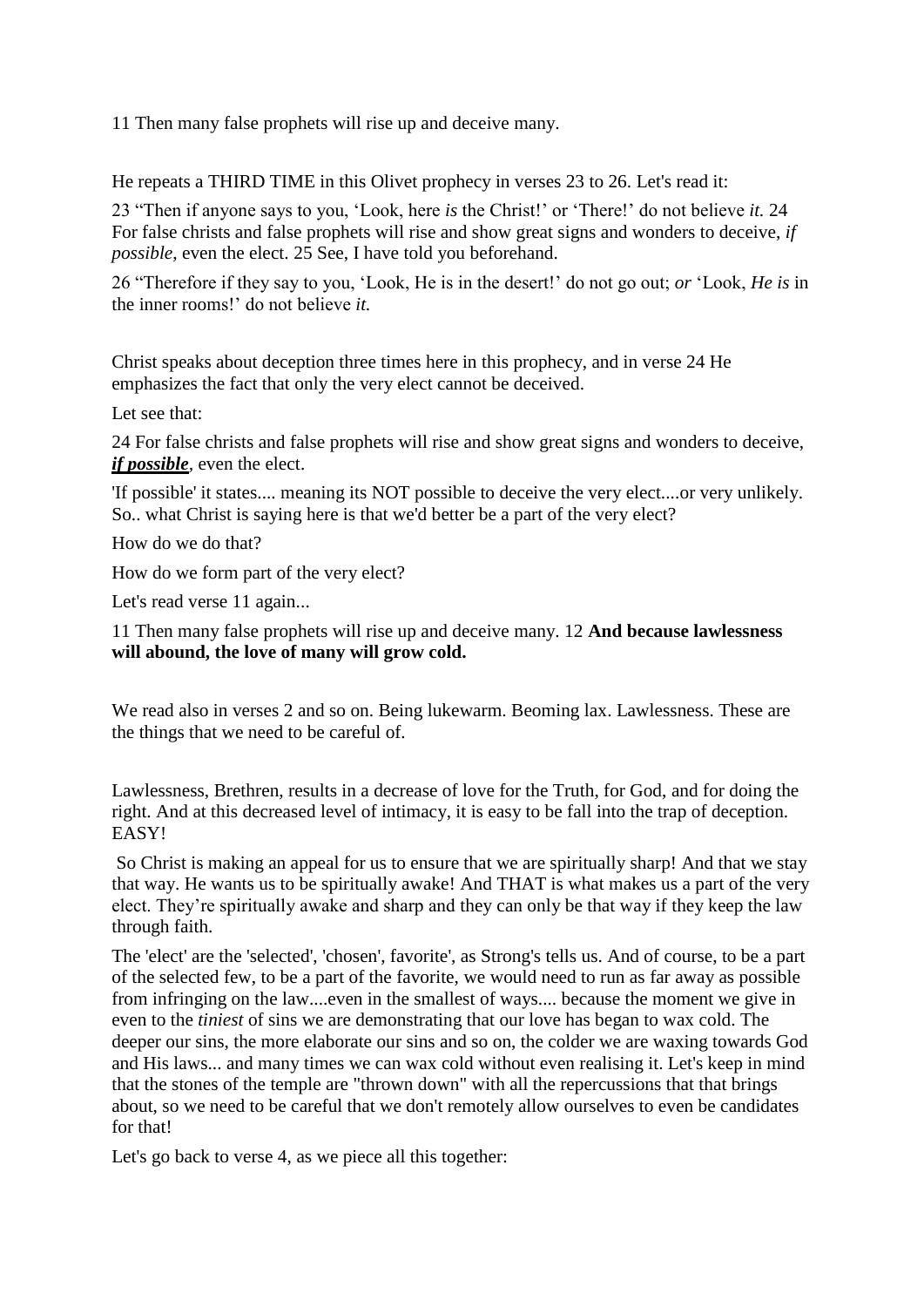4 And Jesus answered and said to them: "Take heed that no one deceives you. 5 For many will come in My name, saying, 'I am the Christ,' and will deceive many. *[In other words, many will come saying they are representatives of Christ]* 6 And you will hear of wars and rumors of wars. See that you are not troubled; for all[\[a\]](file:///C:/l) *these things* must come to pass, but the end is not yet. 7 For nation will rise against nation, and kingdom against kingdom. And there will be famines, pestilences,[b] and earthquakes in various places. 8 **All these** *['THINGS' as it should read] are* **the beginning of sorrows.**

All 'these things' are the beginning of sorrows. Interesting verse that is very revealing.

The word 'these' is 5023 in Strong's and is the same word that is translated 'these things' in verse 2. Now remember that last time we discussed the fact that 'these things' refer to the events that led up to Christ's death and the death itself.

When does the 'beginning of sorrows' commence? Has it started? If so when did it start? Is it yet to commence? If so, when will it commence?

I just want to show you something in Isaiah 53:3 as we discuss the phrase 'the beginning of sorrows'.

Come with me to Isaiah 53:3:

3 He is despised and rejected by men, A **Man of sorrows** and acquainted with grief. And we hid, as it were, *our* faces from Him; He was despised, and we did not esteem Him.

Brethren, Christ was a **man of sorrows**. We need to think about this, in light of the phrase 'beginning of sorrows' in Matthew 24. The word 'sorrows' is 4341 in Strong's and means 'a man of affliction'.

We are told in Isaiah that Christ is a 'man of sorrows' ...... and then we are told in Matthew 24 that the end time, the end of the age, commences with the 'beginning of sorrows'.

Think about this for a moment. Do you begin to see a picture?

Have the 'beginning of sorrows' commenced? If so, when?

What do YOU think?

More importantly, what is the bible telling us about this?

And this is important because many are unclear about when the 'Beginning of Sorrows' commenced. They feel we are in that time, but cannot define a starting point, cannot be sure where exactly we are in Bible prophecy. But WE need to know. God's people need to know, and I'm convinced that God is showing us!

Well, I believe it is safe to say, with Biblical support, that the 'beginning of sorrows' started from the fulfilment of 'these things'. **The beginning of sorrows commenced from the kiss of Judas Iscariot.** A defining moment in history. I believe that we can actually pin point (with a great level of certainty, with biblical support) the exact moment when the beginning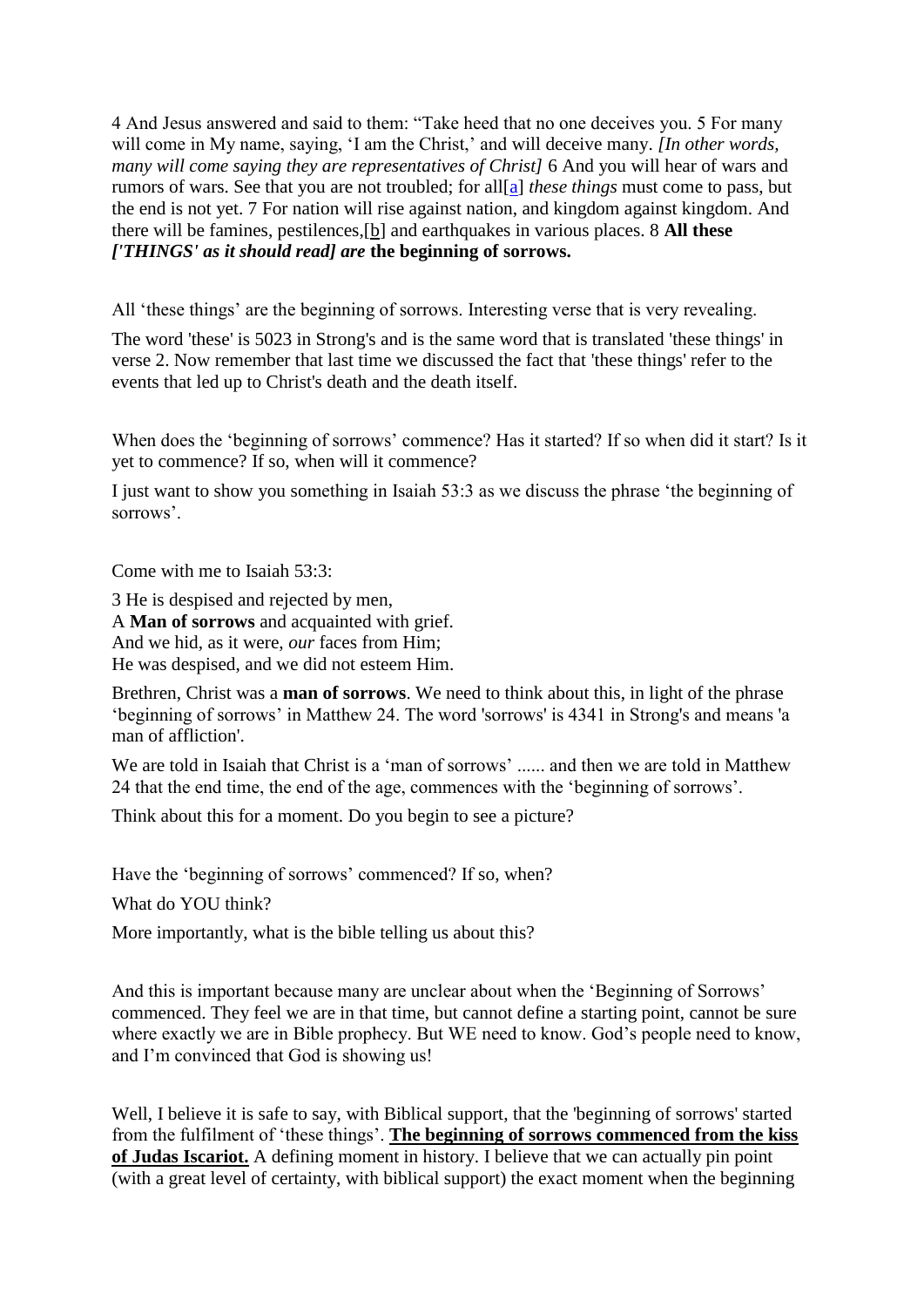of sorrows started: the kiss of Judas Iscariot. The kiss of Judas Iscariot marked the beginning of end-time events!

The 'beginning of sorrows' commenced the moment Christ became a 'man of sorrow'. It began when He began to be afflicted afflicted, which was marked by the kiss of Judas Iscariot.

Isaiah 53:4:

4 Surely He has borne our griefs And carried our **sorrows**; Yet we esteemed Him stricken, Smitten by God, and **afflicted**. 5 But He *was* wounded for our transgressions, *He was* bruised for our iniquities; The chastisement for our peace *was* upon Him, And by His stripes we are healed.

Christ was a 'man of sorrows'. Judas Iscaraiot's kiss marked the 'beginning of sorrows'. It marked the beginning of affliction for Christ, and the beginning of affliction for what was to become the Church. Again, what I am saying is that Judas Iscariot's kiss, marked the beginning of the 'end time'. I'll explain more of this as we go along!

Let's read in Matthew 24 again:

<sup>3</sup> Now as He sat on the Mount of Olives, the disciples came to Him privately, saying, "Tell us, when will these things be? And what *will be* the sign of Your coming, and of the end of the age?"

 $<sup>4</sup>$  And Jesus answered and said to them: "Take heed that no one deceives you.  $<sup>5</sup>$  For many will</sup></sup> come in My name, saying, 'I am the Christ,' and will deceive many. <sup>6</sup> And you will hear of wars and rumors of wars. See that you are not troubled; for all<sup>[\[a\]](https://www.biblegateway.com/passage/?search=matt+24&version=NKJV)</sup> these things must come to pass, but the end is not yet.  $\frac{7}{7}$  For nation will rise against nation, and kingdom against kingdom. And there will be famines, pestilences,  $[<sup>b</sup>]$  and earthquakes in various places. <sup>8</sup> All these *are* the beginning of sorrows.

<sup>9</sup> "Then they will deliver you up to tribulation and kill you, and you will be hated by all nations for My name's sake. <sup>10</sup> And then many will be offended, will betray one another, and will hate one another. <sup>11</sup> Then many false prophets will rise up and deceive many. <sup>12</sup> And because lawlessness will abound, the love of many will grow cold.

All this being discussed here are the four horsemen of the apocalypse discussed in Revelation 6. Go and read Revelation 6 and see that for yourself. And again, all this was kick started with Judas Iscariot's kiss.

The time of the end began with the kiss. That kiss marked the commencement of the 'beginning of sorrows'. And all these things we just read, between verses 4 and 12 of Matthew 24 are covered by the 4 horsemen outlined in Revelation 6. They started then, and as time continues and get closer to second coming of Christ, they will increase in intensity.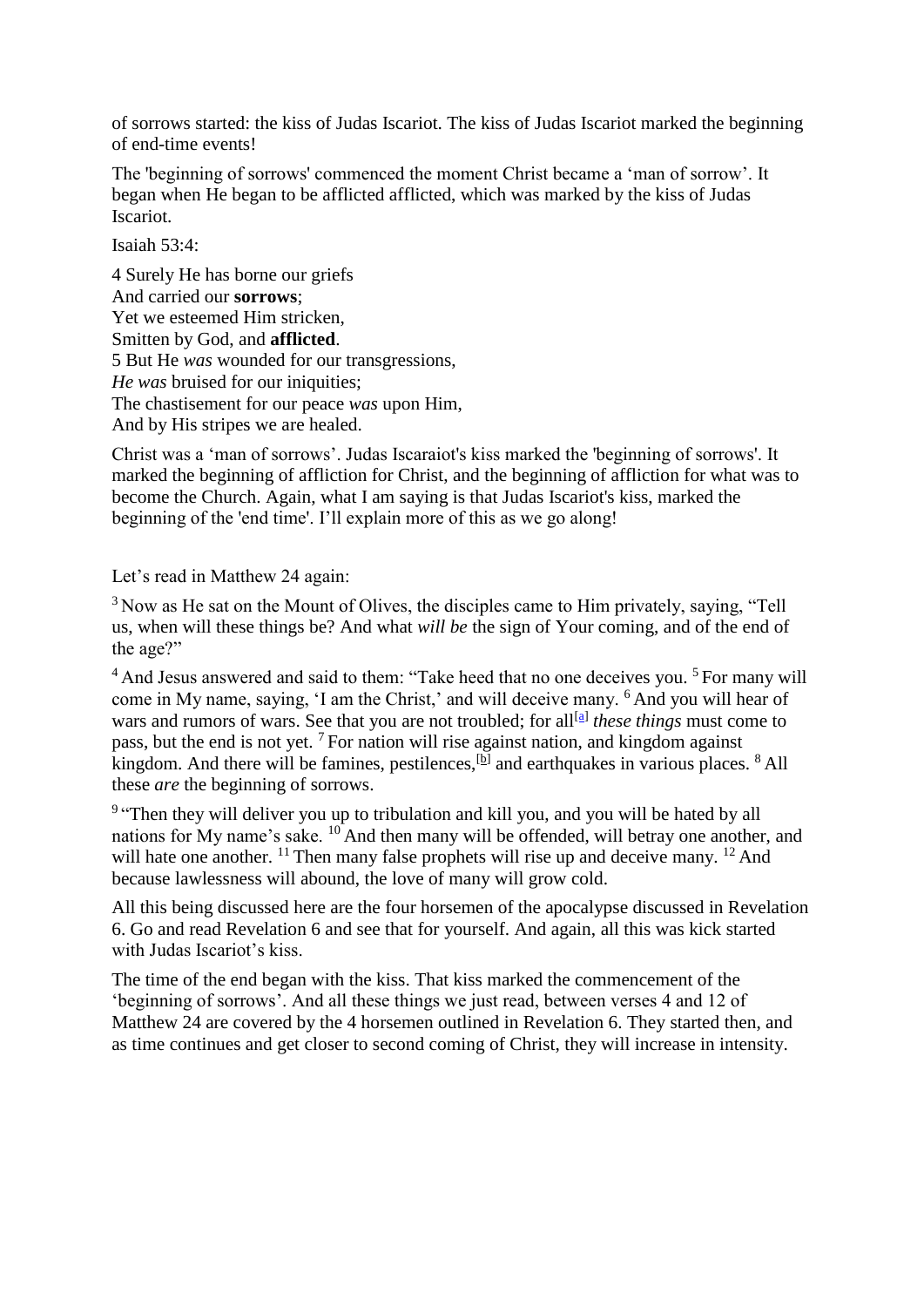Keep your place here in Matthew 24 and come with me to Luke 22 quickly, let's just see something there....

We'll begin reading in verse 39:

39 Coming out, He went to the Mount of Olives, as He was accustomed, and His disciples also followed Him. 40 When He came to the place, He said to them, "Pray that you may not enter into temptation."

[Of course... pray this because if you fall into temptation, lawlessness sets in and we begin slowly slowly to wax cold.]

Verse 41:

41 And He was withdrawn from them about a stone's throw, and He knelt down and prayed, *[...this is what His elect do...they pray...]* 42 saying, "Father, if it is Your will, take this cup away from Me; nevertheless not My will, but Yours, be done." 43 Then an angel appeared to Him from heaven, strengthening Him. 44 And being in agony, He prayed more earnestly. Then His sweat became like great drops of blood falling down to the ground.[e]

45 When He rose up from prayer, and had come to His disciples, He found them sleeping from sorrow. 46 Then He said to them, "Why do you sleep? Rise and pray, lest you enter into temptation."

*[...again, this is what His elect do...they pray to keep in close contact with their Creator....to keep a strong relationship with their Creator, because without a strong relationship, without that close contact we fall into temptation and lawlessness sets in!...]*

47 And while He was still speaking, behold, a multitude; and he who was called Judas, one of the twelve, went before them and drew near to Jesus to kiss Him. 48 But Jesus said to him**, "Judas, are you betraying the Son of Man with a kiss?"**

This was a momentous event that triggered a number of prophecies!

Verse 49:

49 When those around Him saw what was going to happen, they said to Him, "Lord, shall we strike with the sword?" 50 And one of them struck the servant of the high priest and cut off his right ear.

51 But Jesus answered and said, "Permit even this." And He touched his ear and healed him.

52 Then Jesus said to the chief priests, captains of the temple, and the elders who had come to Him, "Have you come out, as against a robber, with swords and clubs? 53 When I was with you daily in the temple, you did not try to seize Me. But this is your hour, **and the power of darkness**."

THIS, Brethren, marked the 'beginning of sorrows'. It also marked the begining of the 'end time' events in Bible Prophecy. It marked the time when the four horsemen of the apocalypse began their ride. They began their ride, and their ride increased in intensity as the time went by.

Let's go back to Matthew 24.

We'll read beginning in verse 9:

9 "Then they will deliver you up to tribulation (afflicted) and kill you, and you will be hated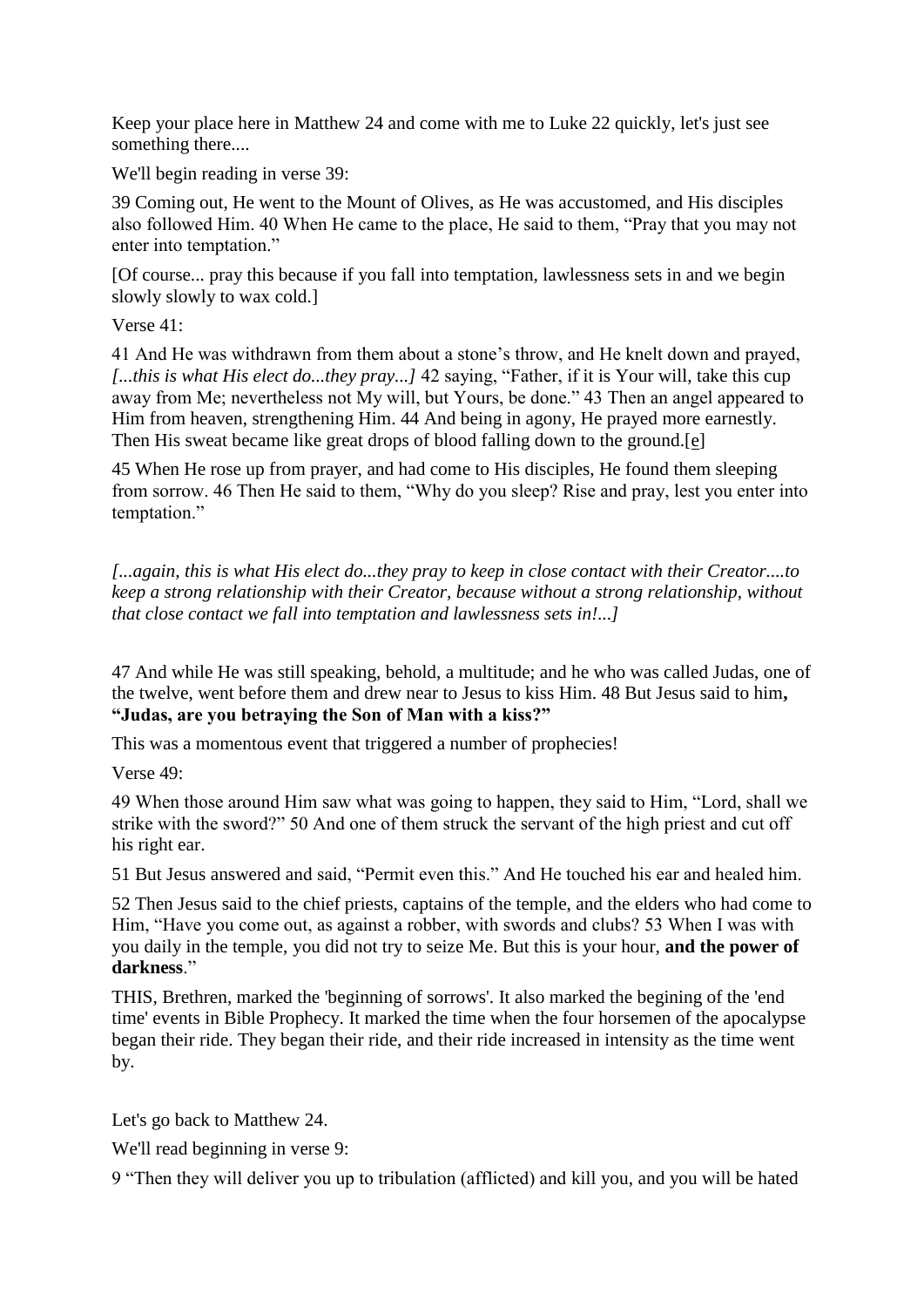by all nations for My name's sake. 10 And then many will be offended, will betray one another, and will hate one another. 11 Then many false prophets will rise up and deceive many. 12 And because lawlessness will abound, the love of many will grow cold.

Here we see duality. We see a message that is directed at the disciples of Christ's time and it's directed at every individual that came after that time right up until the second coming of Christ. It is certainly directed at us here in this end of the end time.

The disciples and apostles were delivered up to be afflicted, weren't they? Didn't they imprison some of them, Paul included? Weren't they afflicted? Absolutely. Weren't they hated? Of course they were. Wasn't there betrayal back then? Yes! And that went on throughout Church history and will continue going on till the return of Christ. To this day we see betrayal. To this day we see Brethren getting offended, maybe because we don't see tings the way they do. To this day we see Brethren hating each other. To this day we see false prophets. This has happened throughout this end time, which period began with that kiss.

Those in some of the other groups, who prove things and voice what they prove to others within their group, will be turned in. They will be "delivered" to the their ministry. They will be afflicted and imprisoned. They won't be allowed to speak! They'll be blacklisted and put out of the congregation. Do you want to tell me that not speaking to, and shunning and threatening and even worse to individuals who stand up for the truth is not affliction? Is it not imprisonment? People who are chucked out of a congregation for standing up for the Truth and abandoned, and shun, and bullied and so on... are they not vilified? Are they not spoken ill of? Are they not slandered? Families are torn apart and so many other terrible things have happened as a result.... people have even taken their lives because of the way they were treated...

### Verse 9:

<sup>9</sup> "Then they will deliver you up to tribulation and kill you, and you will be hated by all nations for My name's sake. <sup>10</sup> And then many will be offended, will betray one another, and will hate one another

People who stand up for the Truth in other groups are 'delivered'. They are delivered to their ministry. They are chucked out of their congregations. Many lose out, spiritually speaking, because they start to doubt and turn their backs on God because they can't believe how they were treated by the so-called ministry, by their Brethren who betrayed them. And when someone stands up for the Truth, and it goes against the grain, don't Brethren get offended? And the sad thing is that this treatment has literally 'killed' (physically and spiritually speaking)....it has killed so many individuals.

Haven't you and I been betrayed by so many? In some cases even by family members because of 'Christ's name sake?

Brethren, these scriptures are being fulfilled. Perhaps some are waiting for these scriptures to be fulfilled by the authorities of the land.... by the law of the land. Perhaps they will, but perhaps we're seeing it all already happen. Perhaps we're further along than we think.